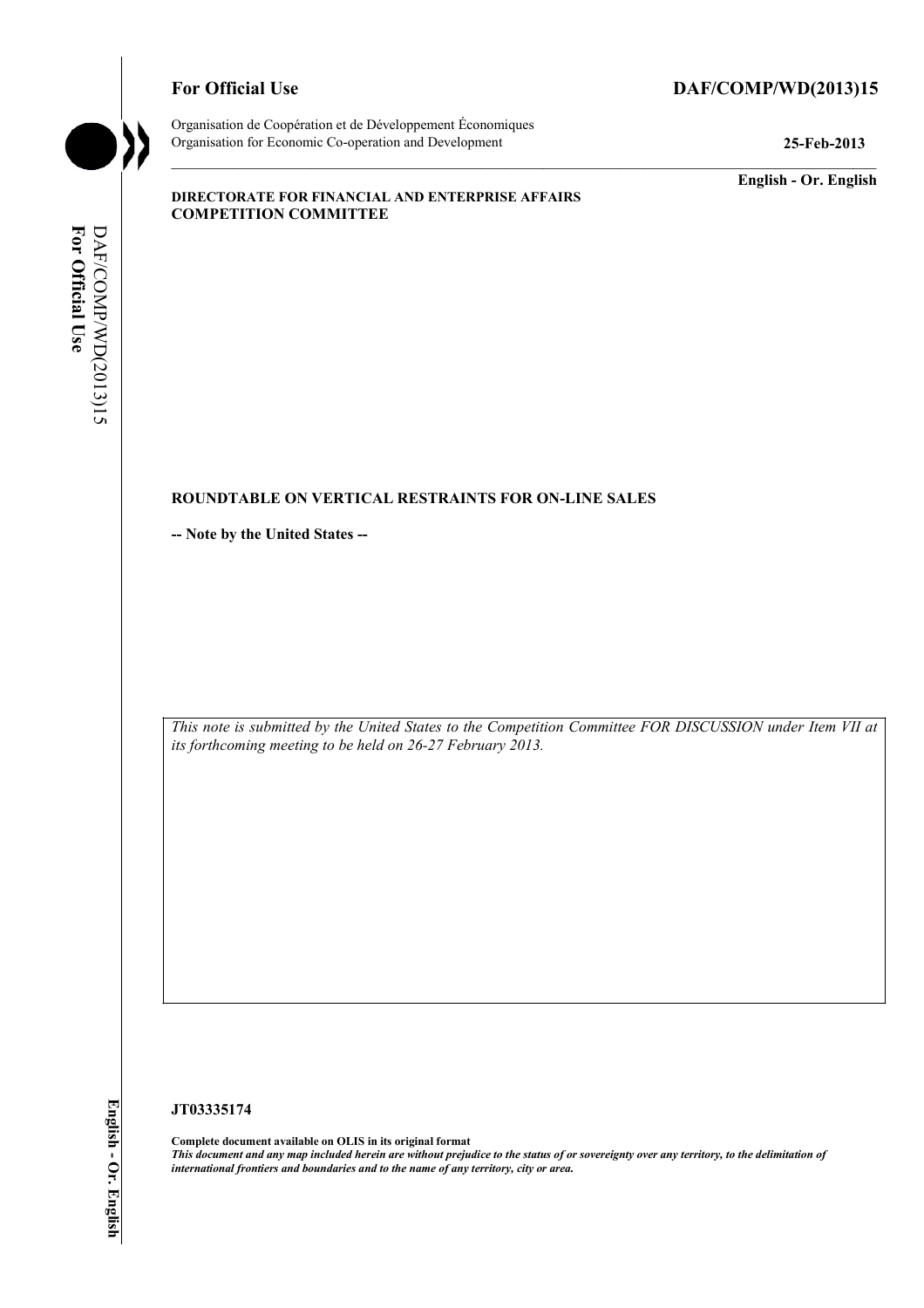$\overline{a}$ 

#### **ROUNDTABLE ON VERTICAL RESTRAINTS FOR ON-LINE SALES**

#### **-- Note by the United States --**

#### **Vertical Restraints Policy in Markets With and Without Online Sales**

1. This paper responds to the Chair's letter of December 18, 2012, calling for submissions for the roundtable on Vertical Restraints for Online Sales. The first antitrust question posed is "Does the development of e-commerce call for an overall revision of the indications contained in guidelines and other policy documents, or can they be easily applied to the new economic and technological setting?" This paper explains why the U.S. antitrust agencies do not see a need to develop specific rules for their analysis of vertical restraints in markets with online sales. It also explains why such rules could be counterproductive.

implemented.<sup>2</sup> 2. The treatment of vertical restraints in the United States has evolved over time and continues to develop. Currently non-price and price restraints are subject to rule of reason treatment under U.S. law.<sup>1</sup> The U.S. agencies' analysis of the competitive effects of vertical restraints turns on an evaluation of casespecific evidence under the rule of reason standard, consistent with existing case law, informed by insights from the economic literature on vertical restraints. The U.S. antitrust agencies and federal courts have had limited experience to date with rule of reason treatment of resale price maintenance, however, and look forward to analyses of the data on the competitive impact of resale price maintenance as these practices are

<sup>1</sup> Treatment of vertical restraints under U.S. law has evolved over time, from a strict divide between per se illegal vertical price restraints and rule of reason treatment for non-price vertical restraints (*see Continental T.V., Inc.,* v. *GTE Sylvania Inc.,* 433 U.S. 36 (1977); *Dr. Miles Medical Co*. v. *John D. Park & Sons*, 220 U.S. 373 (1911)), to rule of reason treatment for all vertical restraints except minimum resale price maintenance (*see State Oil* v. *Khan*, 522 U.S. 3 (1997)), to the current standard established by the U.S. Supreme Court in *Leegin* that all vertical restraints, price and non-price, should be evaluated under the rule of reason (*see Leegin* Creative Leather Prods., Inc. v. PSKS, Inc., 551 U.S. 877 (2007)). Despite the ruling in Leegin, state law in a number of U.S. states continues to treat RPM as per se illegal within their jurisdictions. See, e.g., Michael A. Lindsay, Overview of State RPM, Antitrust Source Aug. 2012, available at the contract of the contract of the contract of the contract of the contract of the contract of the contract of the contract of the contract of the contract of the contract of the contract of the contract of t

 checkdam.pdf, for chart identifying relevant authorities concerning the treatment of RPM in each state. http://www.americanbar.org/content/dam/aba/publishing/antitrust\_source/aug12\_lindsay\_chart\_7\_31f.auth For a more in-depth review of U.S. legal developments related to resale price maintenance, see "Note by the United States," OECD Roundtable on Resale Price Maintenance, June 25, 2008.

 $\overline{2}$ 2 See Christine Varney, Assistant Attorney General, Antitrust Division, U.S. Department of Justice, Antitrust Federalism: Enhancing Federal/State Cooperation, Remarks as Prepared for the National Association of Attorneys General Columbia Law School State Attorneys General Program, (Oct. 7, 2009), available at: http://www.justice.gov/atr/public/speeches/250635.htm ("I am not ruling out the possibility that Leegin's dissenters were right in thinking the effort to develop a new analytical framework will not succeed or that evidence will show that the actual uses of RPM are almost always harmful. The Division looks forward to analyses of any data that becomes available as a result of RPM practices implemented in the wake of Leegin and appreciates that the states will serve as important laboratories for obtaining this data. With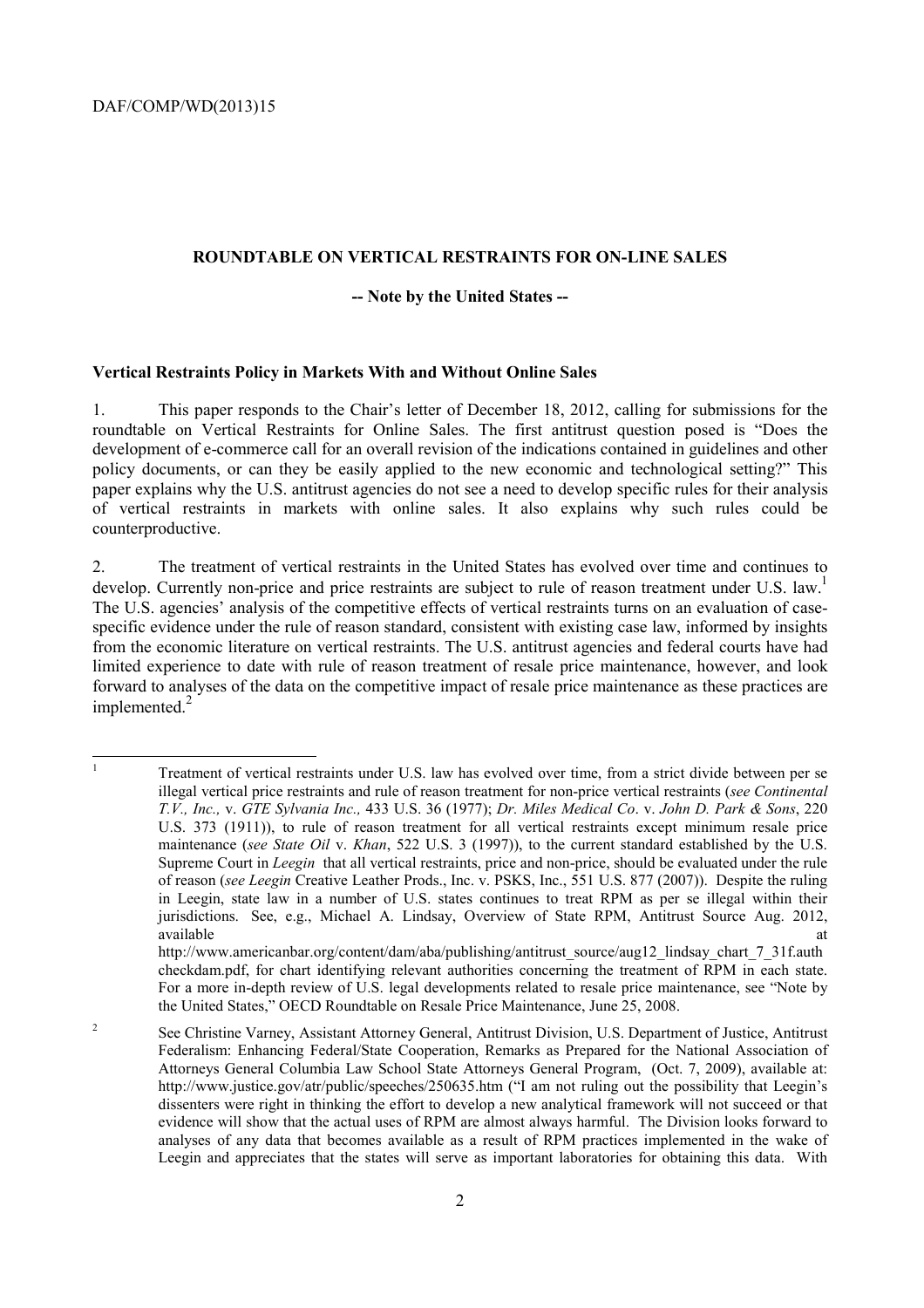conditions that increase or decrease the likelihood of harm from vertical restraints, this finding would not obviate the use of rule of reason analysis in each investigation consistent with current U.S. law. 3. The presence, absence, or extent of online sales in a market is a fact that is considered as part of any analysis, but in and of itself is not a fact that would require changing the analytic process, for two main reasons. First, the conditions under which vertical restraints may be procompetitive or anticompetitive can arise in markets irrespective of the degree of online sales.<sup>3</sup> The analysis and conclusions depend on these conditions and related evidence, and the extent of online sales in a market does not, by itself, add probative value. The ability to make online sales may elevate the importance of certain factors in some cases. For example, the ability to make online purchases may exacerbate free riding off the service effort of brick and mortar retailers, or make network effects more likely to entrench market power. However, the importance of free riding, network effects, and other relevant factors will vary from case to case, and the extent of online sales would not be expected, in the abstract, to provide any guidance as to that effect. Second, even if future empirical research were to find a relationship between the extent of online sales in a market and

4. Conditioning the treatment of vertical restraints on the extent of online sales could distort not only firms' vertical contracting practices, but also their choices over distribution channels. Since economic analysis and our experience examining cases currently provide no basis for adjusting the treatment of vertical restraints based on the extent of online sales, doing so would risk harming distributional efficiency and welfare by causing firms to adjust their distribution strategies in potentially inefficient ways.

5. This paper is organized as follows. Section 1 provides an overview of the economics of vertical restraints. Section 2 explains why online sales have no specific characteristics warranting a different analytical framework than brick and mortar sales. Section 3 addresses some specific questions raised by the Chair.

#### **1. The Basic Economics of Vertical Restraints**

-

3

6. Vertical restraints have been defined in the economic literature as contracts with two essential elements: (i) they arise between upstream and downstream producers—firms that play complementary

 the effects of RPM and the litigation of RPM cases will be instructive." (citations omitted). See also In the 11, 2000, FTC Docket No. C-3937 (May 6, 2008), at 14 and 17, available at: http://www.ftc.gov/os/caselist/9810386/080506order.pdf, ("At this early stage of the application of the refinements to this analysis, including the further specification of scenarios in which RPM poses potential respect to the natural experiments in the years ahead, we urge courts, commentators, and enforcers to keep an open mind because, as has occurred both in the antitrust and other contexts, accumulated experience on Matter of Nine West Group Inc., Order Granting In Part Petition to Reopen and Modify Order Issued Apr. teaching of *Leegin* by the lower courts and the Commission, the *Leegin* factors can serve as helpful guides to begin an assessment of when RPM deserves closer scrutiny. Through the Commission's own enforcement work, research, and external consultations such as workshops, we anticipate further hazards and those in which it does not." The Commission further noted that, "[p]art of Nine West's rationale, if not its only rationale, for its desire to engage in resale price maintenance is unproven competitive efficiencies. Therefore, to aid the Commission in monitoring Nine West's use of resale price maintenance, we require Nine West to file a report with the Commission one, three, and five years after the Order has been modified that provides information describing Nine West's use of RPM and its effect on its prices and output. . . The Commission may challenge its use of such a program should it appear illegal.").

A large body of economic literature identifies conditions under which vertical restraints can have procompetitive or anticompetitive effects. Surveys of this literature include Katz (1989), Rey and Tirole (2007), Cooper et al., (2005), Lafontaine & Slade (2005), and Rey and Verge (2008).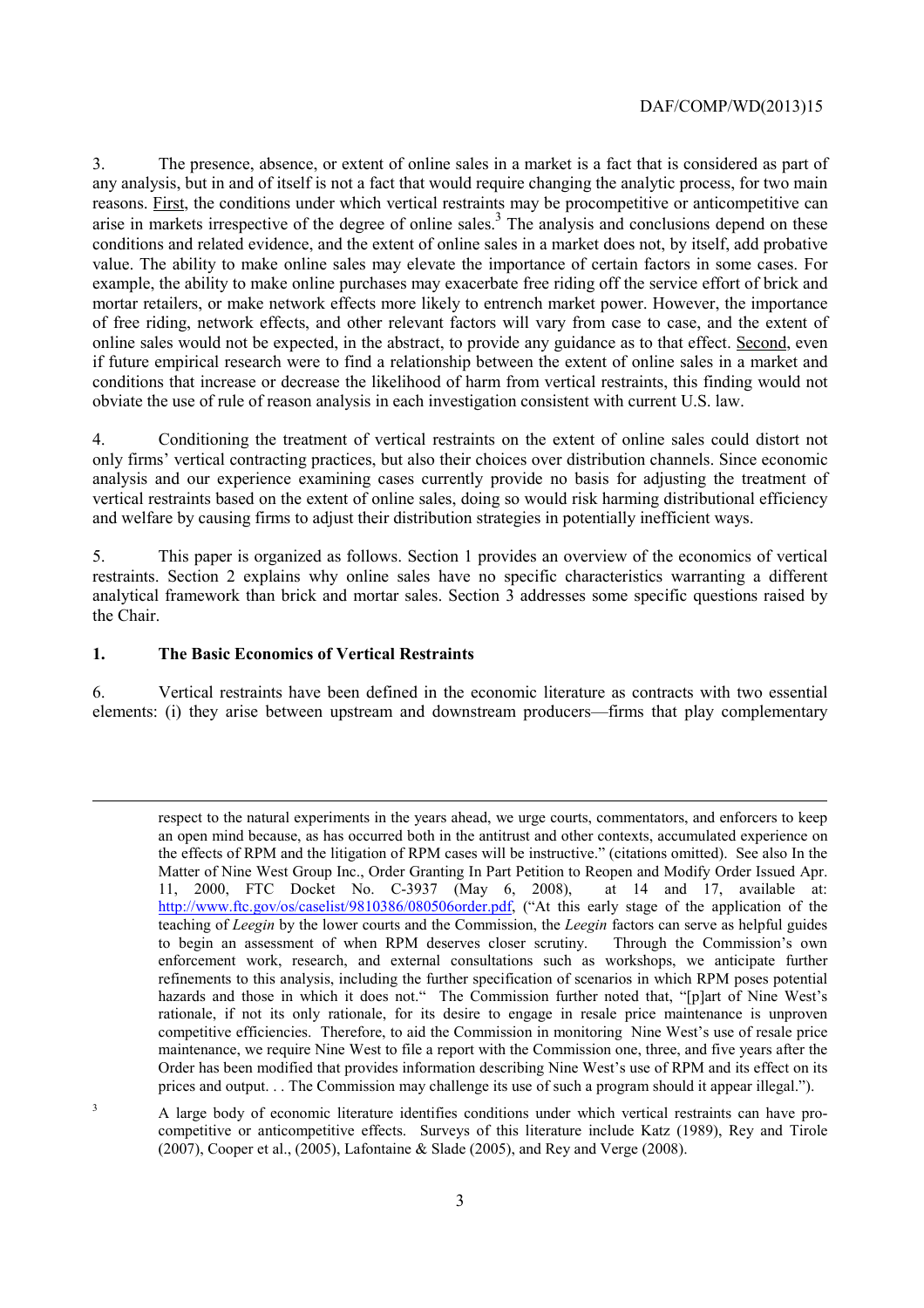roles in facilitating the sale of products to customers—and (ii) they involve terms that are more complex than simple per-unit prices.<sup>4</sup>

7. For example, a manufacturer needs a means to distribute its products to consumers. If the manufacturer does not have its own distribution outlet in an area, it may contract with an independent retailer to purchase and stock its equipment and resell it to final consumers. In a simple contract with no vertical restraints, the upstream manufacturer would charge the downstream retailer a per-unit ("linear") price for each product. Under a variety of conditions, however, linear pricing is inefficient.

## *1.1 Inefficiencies from Simple Contracts*

8. The economic literature on vertical restraints identifies numerous reasons why simple contracts with linear pricing may be inefficient. We briefly describe three of the issues that feature most prominently in the literature.<sup>5</sup>

price, it will raise the wholesale price above its marginal cost. If the retailer has market power,<sup>7</sup> it will add prices as an integrated unit to maximize their joint profits. 9. *Double Marginalization.* The wholesale price set by the manufacturer becomes a component of the retailer's marginal cost. If the manufacturer has market power<sup>6</sup> and is restricted to charging a linear an additional mark-up. The successive mark-ups of the manufacturer and retailer lead to "double marginalization," which entails higher prices and lower output than would arise if the firms could choose

10. It is useful to think about the double marginalization problem as arising from externalities present when producers of complements (in this case, upstream and downstream firms) choose linear prices independently. When the manufacturer and retailer set their own prices, each ignores the negative externality inflicted on the other from raising price.<sup>8</sup> These *vertical pricing externalities* that arise under linear pricing generally cause firms to set higher prices than they would if they internalized these externalities and priced as an integrated unit.

 arises from vertical externalities, but in this case the externalities come from independent sales or investment decisions rather than independent pricing decisions. Specifically, when choosing its effort level 11. *Under-provision of Effort.* If the demand for the manufacturer's products depends on the investment or selling efforts put forth by the retailer, the manufacturer, or both, then contracts with linear pricing typically cause firms to exert less effort than the jointly optimal amount. This inefficiency also independently, the retailer will account for the effect of its effort on its own profit, but it will ignore the

 4 We follow Mathewson and Winter (1984) and Tirole (1988) in defining vertical restraints as vertical contracts that involve terms other than linear pricing. This is consistent with the definition in the EC's "Guidelines on Vertical Restraints," available at http://ec.europa.eu/competition/antitrust/legislation/guidelines\_vertical\_en.pdf.

<sup>&</sup>lt;sup>5</sup> Among the motivations for vertical restraints not addressed here are risk sharing and price discrimination, including screening and bundling.

<sup>&</sup>lt;sup>6</sup> "Market power" in this context simply means that the manufacturer has a downward sloping demand curve.

<sup>&</sup>lt;sup>7</sup> The retailer has "market power" in the sense used throughout this paper if the demand it faces for the manufacturer's product slopes downward. This does not imply that the retailer earns supra-normal profits.

 retailer inflicts an externality on the manufacturer by reducing the quantity demanded for the <sup>8</sup> The externalities are as follows: an increase in the wholesale price by the manufacturer inflicts an externality on the retailer by raising the retailer's marginal cost; an increase in the retail price by the manufacturer's product and lowering its profit.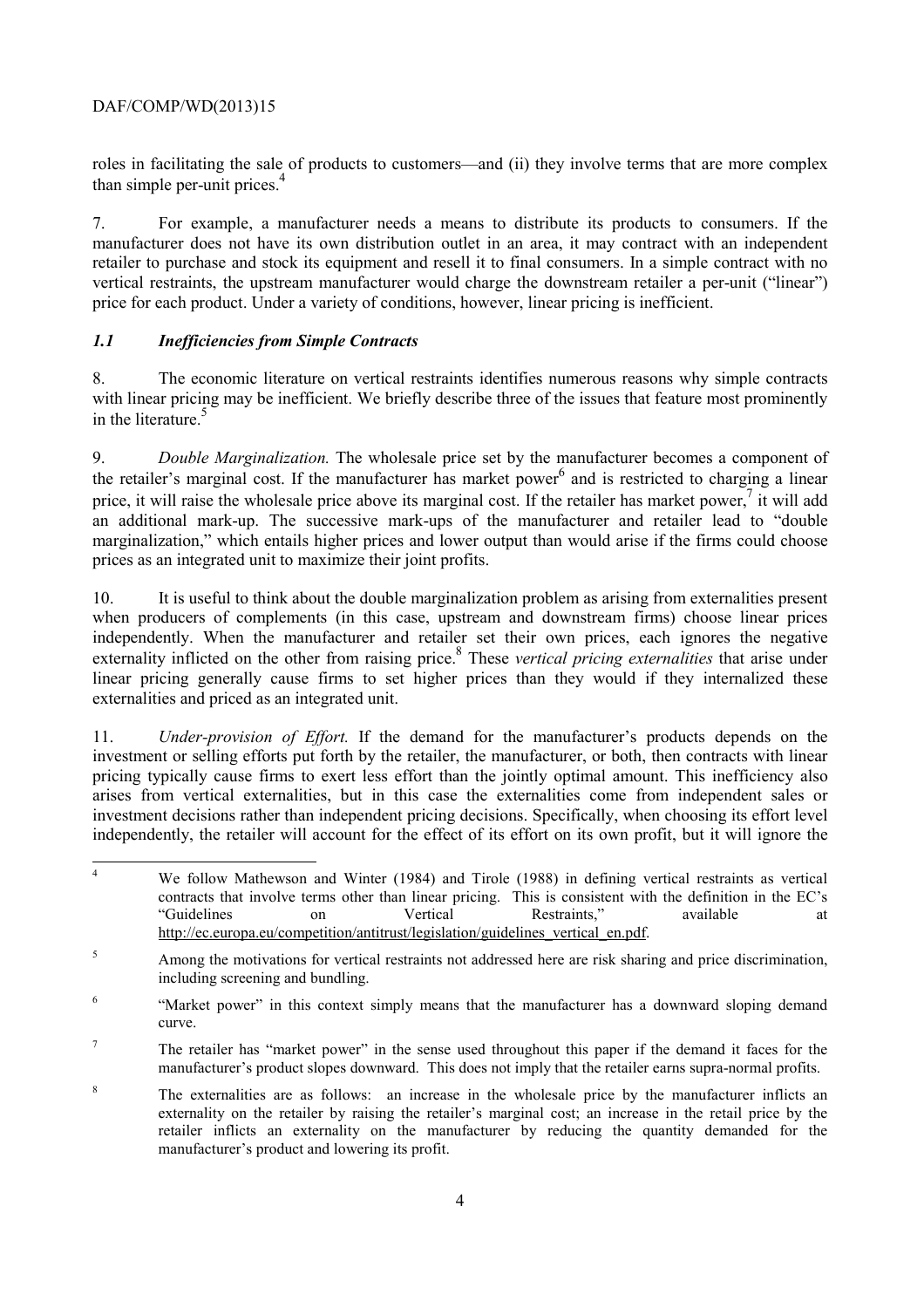effect on the manufacturer's profit, and vice versa. If the manufacturer and retailer both have positive mark-ups, these *vertical service externalities* may lead to less effort by the manufacturer and retailer than they would exert if they internalized the externalities by making decisions as an integrated unit.

12. *Retailer Free Riding.* If the manufacturer sells its products through multiple retailers, and if the selling efforts of one retailer affect the sales of another, then the retailers typically choose inefficient effort levels. The classic example is retailer free riding, which occurs when customers visit a retailer that offers high pre-sale services to learn about the product, and then visit another retailer with lower services and lower costs to purchase the product at a lower price. For example, a customer wishing to purchase golf clubs may visit a retailer that offers a practice area and fitting services to test and be fitted for golf clubs, but then purchase identical clubs from an online retailer or a store that does not offer a practice area and fitting services. The ability of low-price retailers to free ride on the efforts of the high-service retailer may lower the high-service retailer's incentives to offer such services. The result may be lower service and output than would occur if the manufacturer and retailers internalized the service externalities by making decisions as an integrated unit.<sup>9</sup>

# *1.2 Potentially Procompetitive Vertical Restraints*

 circumstances is to internalize the vertical externalities so that the manufacturer and its retailers effectively 13. The economic literature identifies a range of vertical restraints that firms may use to address the inefficiencies just described, three of which we mention here. The purpose of the restraints in these choose prices and investment or service efforts as an integrated unit. This effect of internalizing the externalities typically increases output.

14. Perhaps the simplest vertical restraint is nonlinear (i.e., not per unit) contracting, which involves conditioning the payment from the retailer to the manufacturer on the quantity purchased in a nonlinear (i.e., not per unit) way. Examples include two-part tariffs, quantity forcing, and all-units discounts (sometimes called "retroactive rebates"). All of these contracts can reduce or eliminate double marginalization, increasing output and welfare.

15. Inefficiencies associated with the under-provision of effort and free riding by retailers can potentially be addressed by resale price maintenance (RPM), exclusive territories (ET), and nonlinear pricing in various combinations, depending on the details of the economic environment.<sup>10</sup> While a

 $\circ$ The service externality that arises under free riding has both vertical and horizontal elements. The provision of service by one retailer has a positive external benefit on both the manufacturer and rival retailers.

 economic literature are recognized in U.S. case law. *See Leegin,* 551 U.S. 877 ("Absent vertical price facilitating market entry for new firms and brands and by encouraging retailer services that would not be manufacturers and manufacturers entering new markets can use the [exclusive territory] restrictions in 10 See, for example, Mathewson and Winter (1984). The potential benefits of RPM and ET identified in the restraints, the retail services that enhance interbrand competition might be underprovided. This is because discounting retailers can free ride on retailers who furnish services and then capture some of the increased demand those services generate. Retail price maintenance can also increase interbrand competition by provided even absent free riding.) (citation omitted); and *GTE Sylvania*, 433 U.S. at 56 ("[N]ew order to induce competent and aggressive retailers to make the kind of investment of capital and labor that is often required in the distribution of products unknown to the consumer. Established manufacturers can use them to induce retailers to engage in promotional activities or to provide service and repair facilities necessary to the efficient marketing of their products.") . U.S. case law also recognizes potential anticompetitive effects of these practices. *See* § 1.3 below.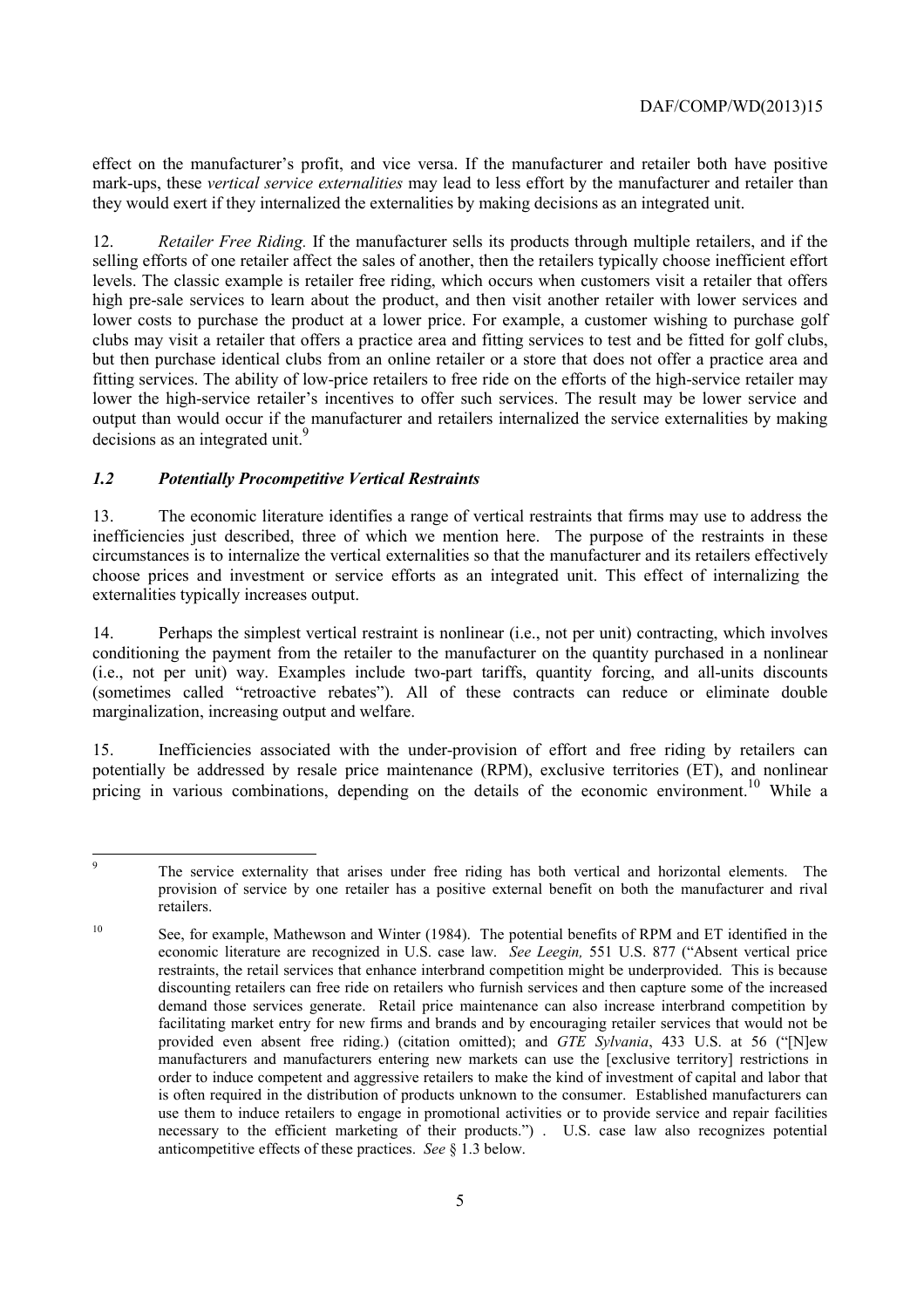complete delineation of the cases is beyond the scope of this paper, we describe an example that illustrates some key points. $11$ 

 retailer may offer a practice area and fitting services to help customers select the proper clubs. These 16. Consider a retail golf shop that sells a manufacturer's golf clubs and golf shirts in competition with other retailers. Customers are more likely to purchase golf shirts at the shop after seeing an attractive display in the store. The effort putting together an attractive display might not be susceptible to free riding (i.e. it might not cause customers to purchase more of the manufacturer's shirts at rival stores), but it likely increases the sales of the manufacturer's golf shirts at the store that develops the display. In addition, the services clearly are susceptible to free riding, since customers can obtain an important service at one store and purchase the clubs at another store that does not offer the service. Since the golf shop faces competition from rival retailers, the margins it earns on both golf shirts and golf clubs under simple contracts with linear pricing will be lower than the margins an integrated manufacturer would earn. This means that in the absence of more complex vertical contracts, the golf shop owner is likely to exert less effort to provide these services than the manufacturer would if it were integrated.

17. In this example, minimum RPM accompanied by nonlinear pricing (two-part tariffs are sufficient) may induce the retailer to exert the same effort level an integrated firm would choose by giving retailers margins sufficient to encourage them to provide the integrated level of effort. RPM may do this for services related to the sale of golf clubs, which are subject to free riding, and for services that enhance the demand for golf shirts, which may not be subject to free riding.  $\frac{12}{9}$  A strong form of an exclusive territory restraint (assigning each customer to a specific retailer<sup>13</sup>) along with nonlinear pricing may also induce the integrated outcome, although in many cases it is not feasible to assign customers to retailers. Weaker forms of exclusive territory restraints, such as separating retailers geographically while allowing customers to shop where they like, may lead to retail margins that are too low to align completely manufacturer and retailer incentives if customers can economically shop multiple retailers. Vertical restraints that effectively mitigate retailer service externalities can increase retailer effort and total output.

 18. The potential benefits of the vertical restraints in the example that we have just described are a result of internalizing vertical externalities, not a separate cost savings effects. If vertical externalities are present, these benefits likely will exist to some degree, and will be weighed against potential anticompetitive effects in the competitive effects analysis.<sup>1</sup>

<sup>11</sup> The example that follows is loosely based on the analysis in Mathewson and Winter (1984).

 arrangements. *See Leegin* 551 U.S. at 915-16 (dissent) ("[T]he ultimate question is not whether, but *how much*, "free riding" . . . takes place. And, after reading the briefs, I must answer that question with an  maintenance); Pitofsky, *Why Dr. Miles Was Right*, 8 Regulation, N. 1, pp 27, 29-30 (Jan/Feb 1948 (similar <sup>12</sup> A number of commentators have questioned the frequency with which free-riding occurs in RPM uncertain "sometimes." *See, e.g.,* Brief for William S. Comanor and Frederic M. Scherer as *Amici Curiae*   $6 - 7$  (noting "skepticism in the economic literature about how often [free riding] actually occurs"); Scherer & Ross 551-555 (explaining the "severe limitations" of the free-rider justification for resale price analysis)") (emphasis in original). The Scherer & Ross article cited in the dissent is F.M. Scherer & D. Ross, *Industrial Market Structure and Economic Performance* 335-339 (3d. ed. 1990).

<sup>13</sup> Mathewson and Winter (1984) call this strong form of exclusive territory "closed territory distribution."

 $14$  analogy with horizontal restraints helps explain this point. When two horizontal competitors with market would if they chose output jointly and shared the profit, i.e., more than they would if they colluded. A 14 The benefits of internalizing vertical externalities provide the economic motivation in the theoretical literature for treating vertical contracts under a different legal standard than horizontal contracts. An power make independent output decisions, an increase in output by one firm typically reduces the profit of its competitor—a negative externality. The externalities cause competing firms to produce more than they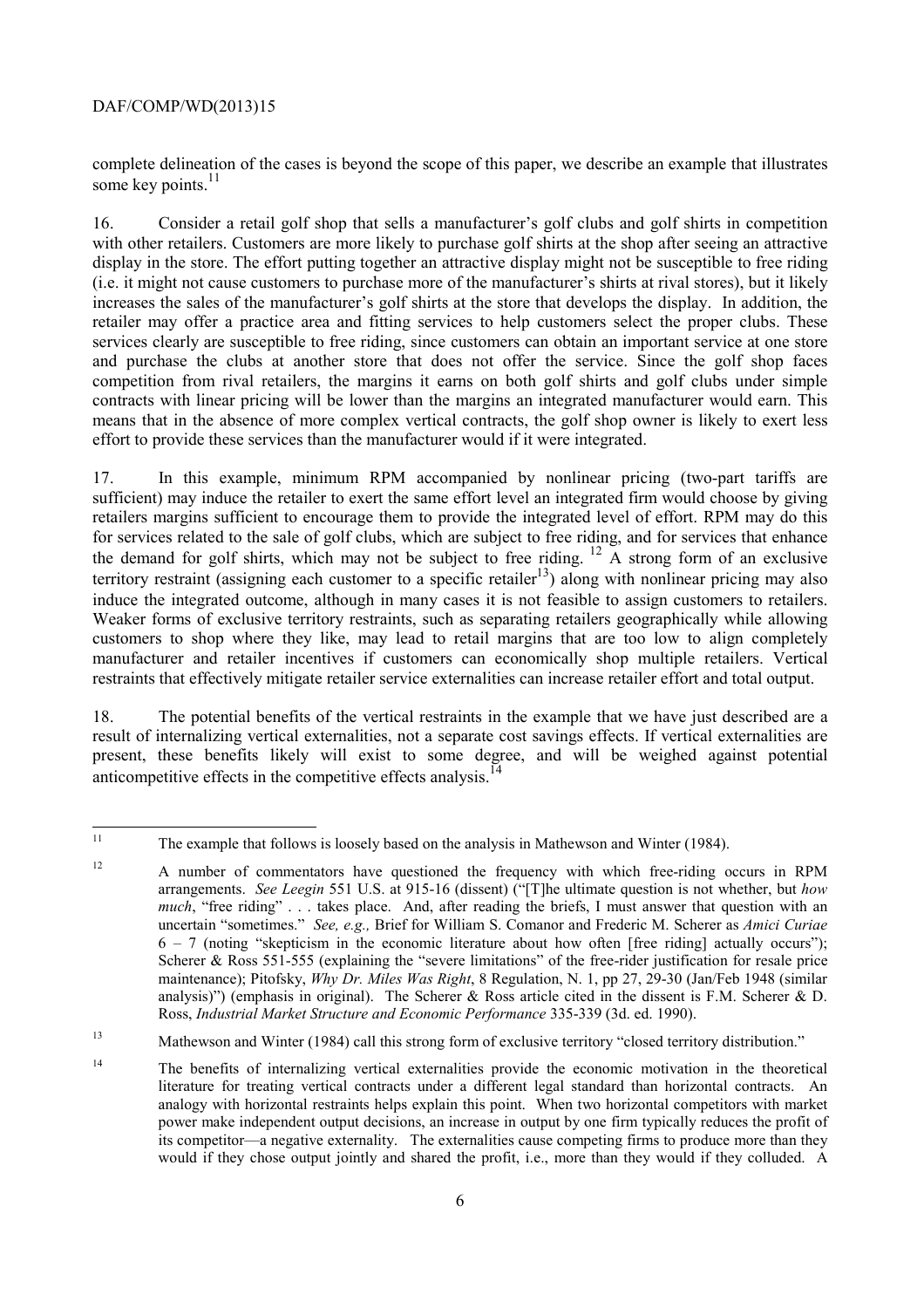anticompetitive effects.<sup>15</sup> 19. Empirical evidence supports the predictions from economic theory that vertical restraints frequently have intrinsic benefits, although these benefits may not always outweigh the restraint's

## *1.3 Potentially Anticompetitive Vertical Restraints*

-

RPM remains per se illegal.<sup>17</sup>) Factors relevant to the rule-of-reason analysis include the market power of 20. Although vertical restraints may have procompetitive justifications, they also may cause anticompetitive harm, and for this reason they are not per se legal under U.S. law.<sup>16</sup> (Indeed, in some states the entities involved, the scope of the restraint, the number of entities within the market adopting the restraint, and the restraint's source.<sup>18</sup> The potential anticompetitive effects of vertical restraints can be grouped in three general classes: (i) collusion, (ii) competition softening, and (iii) entry deterrence. The likelihood of any of these effects occurring depends upon the specific market attributes surrounding the arrangements. We provide a truncated discussion here that is sufficient to reach the conclusions drawn in this paper.

21. RPM can facilitate collusion among manufacturers by making it easier for manufacturers to detect cheating from a collusive arrangement. This can occur if retail prices are easier to observe than wholesale prices. In one variant of this concern,  $19$  defections from a collusive agreement over retail prices

that increase their joint output. contract between firms that internalizes the externalities (e.g., explicit collusion) typically causes firms to compete less aggressively and reduce their outputs. This is what motivates the per se rule against naked horizontal collusion. By contrast, when two vertically related firms make independent decisions, an output-enhancing decision by one firm typically increases the profit of the other firm—a positive externality. When acting independently, firms will not account for these externalities and will choose less output (via higher prices or less effort) than they would if they could make decisions jointly and share the profit. A vertical restraint contract between the firms that internalizes the externalities can lead to actions

- response to Scherer, http://www.antitrustinstitute.org/files/413b.pdf. <sup>15</sup> *See* Cooper et al. (2005) and Lafontaine and Slade (2005) for surveys of the empirical literature. *But see* F.M. Scherer, *Comment on Cooper et al.'s "Vertical Restrictions and Antitrust Policy"*, Comp. Policy Int'l, Autumn 2005, at 65, 71-74 (reviewing studies showing potential consumer savings from termination of resale price maintenance in light bulb, retail drug, blue jeans, and other sectors); and Cooper et al.'s
- 16 *See Leegin*, 577 U.S. at 892 ("While vertical agreements setting minimum resale prices can have procompetitive justifications, they may have anticompetitive effects in other cases. . . "); *id.* at 894 ("the potential anticompetitive consequences of vertical price restraints must not be ignored or underestimated"); *Nine West, supra n.2* at 11 ("Our obligation is to ask whether a modification is appropriate in light of *Leegin's* cautions about the circumstances in which the establishment of an RPM program could be anticompetitive and subject to prohibition under the rule of reason"). *See also In the Matter of IDEXX Laboratories, Inc*. Decision and Order, Docket C-4383 (Feb. 12, 2013 ), *available at*: http://www.ftc.gov/os/caselist/1010023/130212idexxdo.pdf, (*prohibiting* IDEXX from enforcing exclusive territorial agreements in light of IDEXX's alleged 70% market share).
- 17 See, e.g., Michael A. Lindsay, Overview of State RPM, Antitrust Source Aug. 2012, available at http://www.americanbar.org/content/dam/aba/publishing/antitrust\_source/aug12\_lindsay\_chart\_7\_31f.auth checkdam.pdf, for chart identifying relevant authorities concerning the treatment of RPM in each state.
- 18 Leegin, 577 U.S. at 897-98; Business Elecs. Corp. v. Sharp Elecs. Corp., 488 U.S. 717, 725 (1988).
- documented cases of the use of RPM to strengthen manufacturer cartels". RPM can also facilitate tacit collusion, for example, by "prevent[ing] price competition from 'breaking out.'" Leegin, 551 U.S. at 911 <sup>19</sup> See Julien and Rey (2007). Telser (1960) also argued that RPM may facilitate coordination by manufacturers. Scherer and Ross note (1990, p. 550) "although the logic is persuasive, there are few (Breyer, J., dissenting); In re Sony Music Entertainment Inc., FTC Dkt. No. C-3971 (August 2000)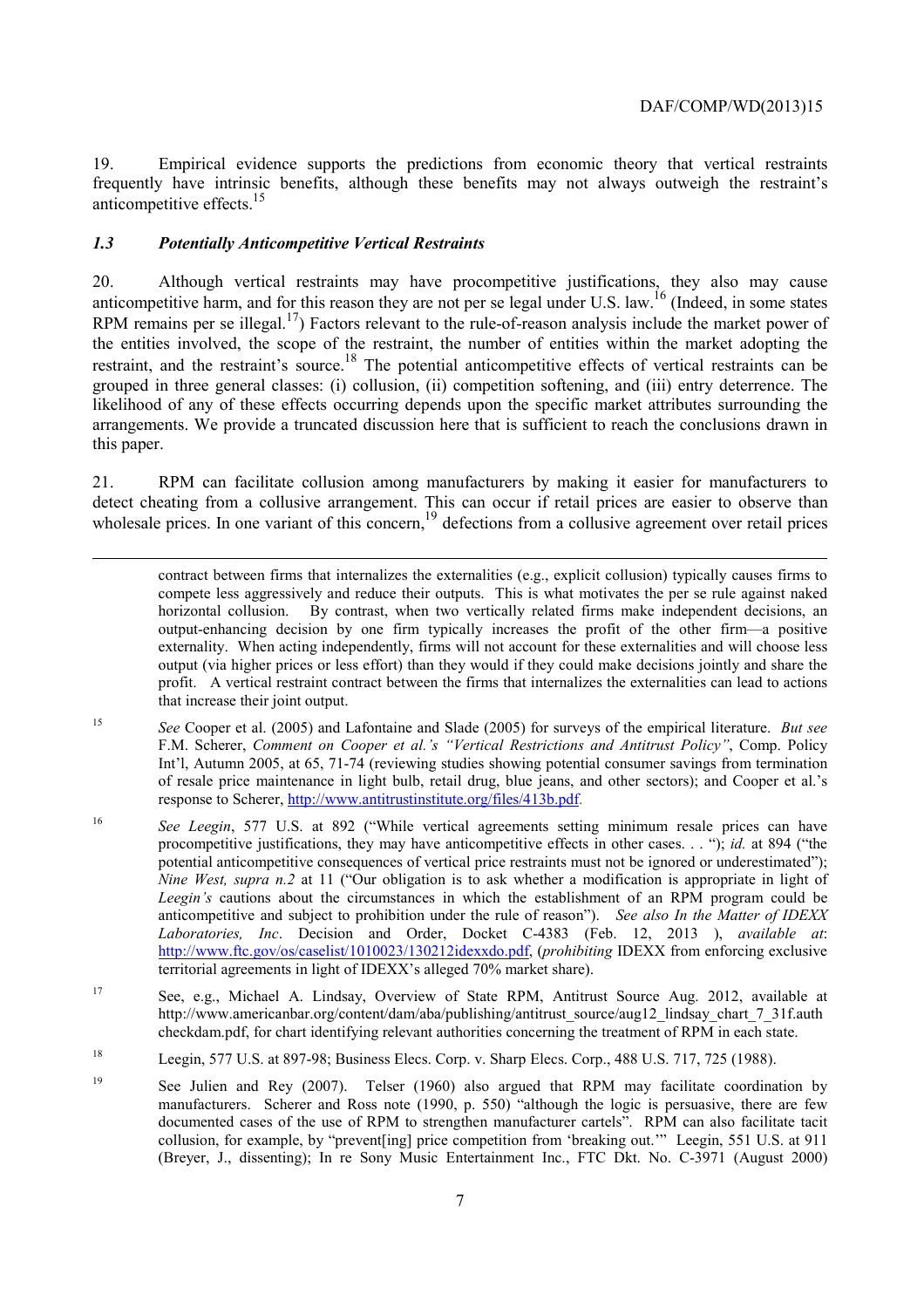1

set through RPM are obvious because retail prices are observable, while defections from a wholesale price agreement are less obvious because wholesale prices are private information. Under a wholesale price agreement, firms may use information on retail price changes to draw inferences about whether firms have defected from the agreement, but the inferences are imperfect because retail price changes may reflect factors other than cheating on the agreement.

22. RPM may also facilitate collusion among retailers.<sup>20</sup> It may be easier for retailers to sustain a collusive agreement on price if they can convince manufacturers to help enforce the agreement through RPM.<sup>21</sup> RPM can also be used by a powerful dealer (or dealers acting with or without collusion) to prevent lower-cost or more-innovative retailers from expanding, thereby inhibiting innovation in retailing.<sup>2</sup>

23. RPM can provide a strategic commitment that softens competition between the products of two manufacturers. The way this works is that a commitment to RPM by one manufacturer is observed by retailers selling rival products before they set the retail prices for the rival products. If the commitment to RPM is expected to raise the retail price of the product sold under RPM, then retailers may react by raising the prices of rival products. $^{23}$ 

24. Exclusive territories can also soften competition between the products of different manufacturers. If a manufacturer imposes exclusive territories and charges a higher wholesale price, retailers may raise the prices of rival products in response. This softens competition and may increase the profit of the manufacturer imposing the exclusive territory.

25. Exclusive dealing<sup>24</sup> can deter entry or investment in markets by denying entrants the scale required for entry or investment to be profitable. Although retailers typically require compensation for

 (minimum advertised price policy independently adopted by five largest distributors of prerecorded music alleged to stabilize prices in violation of Section 5 of FTC Act) (Analysis to Aid Public Comment available at http://www.ftc.gov/os/2000/05/mapanalysis.htm).

- manufacturer does not establish the practice to stimulate services or to promote its brand but to give 20 Leegin, 551 U.S. at 893 ("A group of retailers might collude to fix prices to consumers and then compel a manufacturer to aid the unlawful arrangement with resale price maintenance. In that instance the inefficient retailers higher profits. Retailers with better distribution systems and lower cost structures would be prevented from charging lower prices by the agreement.").
- (Apr. 10, 2009) (Order), available at: http://www.ftc.gov/os/caselist/0010203/090410nammdo.pdf (settling empirical evidence from cases and concludes that collusion theories were potentially applicable to at most 21 There are reasons to believe that retailer cartels are unlikely to be common, *see* "Note by the United States," *OECD Roundtable on Resale Price Maintenance*, June 25, 2008, p. 7, but such cartels are not unheard of, s*ee In the Matter of National Association of Music Merchants, Inc*., FTC File No. 001-0203 allegation that National Association of Music Merchants retailer members discussed the adoption, implementation, and enforcement of minimum advertised price policies). Ippolito (1991) surveyed 15% of the cases in her sample. Scherer and Ross state (1990, p. 550) "studies of numerous RPM cases suggest that only a minority, and perhaps a small minority, of the adoptions for particular products came as a primary consequence of organized dealer pressure."
- <sup>22</sup> Leegin, 551 U.S. at 893-94 ("dominant retailer . . . might request resale price maintenance to forestall innovation in distribution that decreases costs," and the "manufacturer . . . accommodate[s] the retailer's demands [because] it believes it needs access to the retailer's distribution network.").
- 23 For examples of this type of argument in somewhat different environments, *see* Shaffer (1992) and Innes and Hamilton (2009), and Rey and Verge (2010). The FTC's workshop on RPM provides further examples. See http://www.ftc.gov/opp/workshops/rpm/.
- $24$  downstream firm will not deal with rival upstream firms. The term "exclusive dealing" is sometimes used 24 By "exclusive dealing" we mean an agreement between an upstream and downstream firm that the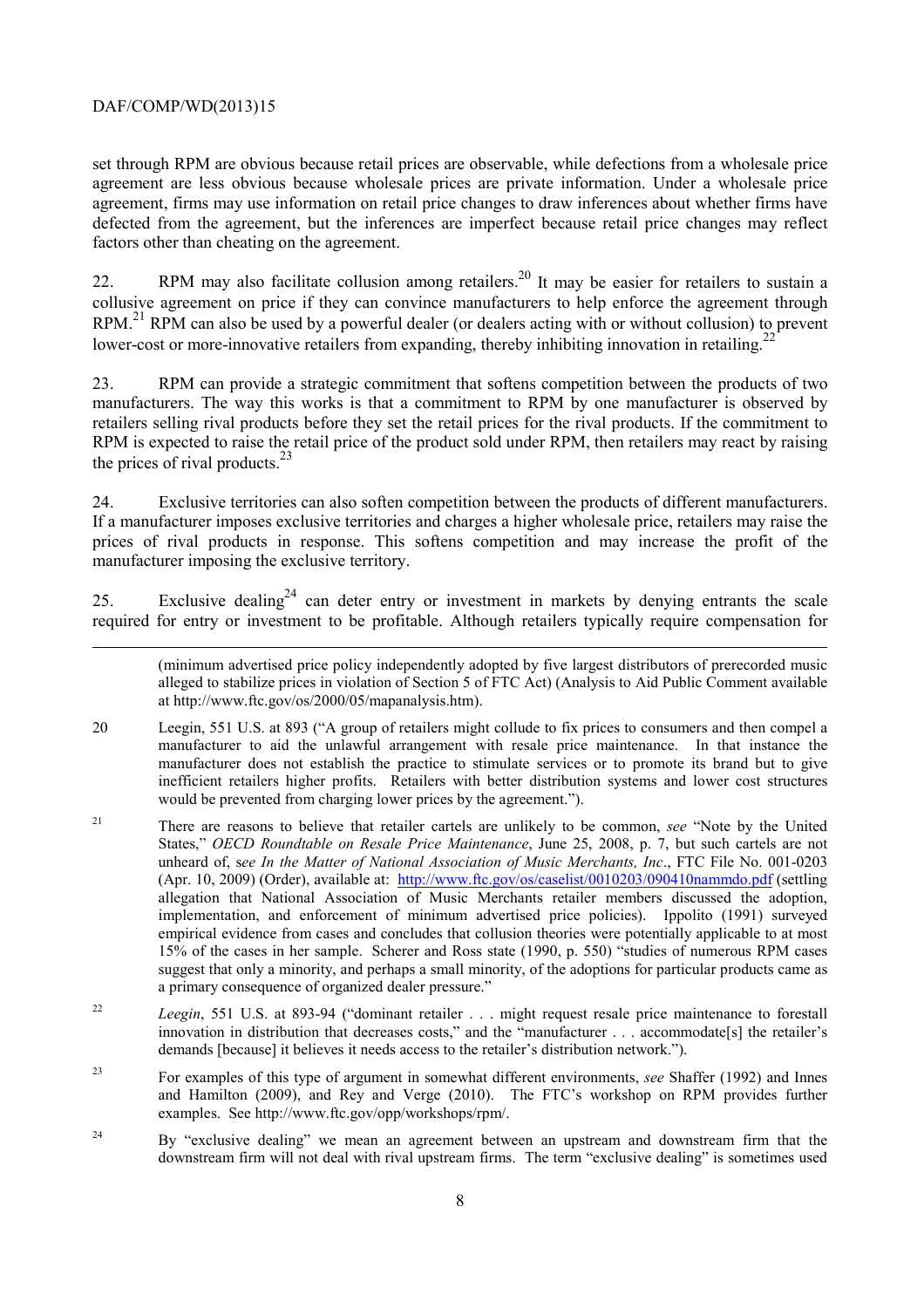exclusive dealing a profitable exclusion strategy if production is subject to economies of scale or if retail agreeing to carry only a single manufacturer's product, this compensation may be small enough to make competition is sufficiently intense.<sup>25</sup>

#### *1.4 The Sensitivity of the Effects of Vertical Restraints to Details of the Economic Environment*

26. The effects from vertical restraints described above (procompetitive and anticompetitive) are all clear possibilities. However, the literature on this point is not designed to provide the kind of general principles useful for broad policy rules. The models of vertical control are highly sensitive to several key assumptions that will tend to vary from case to case. While each prediction is internally consistent and would be a valid prediction when the facts align with assumptions in the model, the U.S. agencies have a limited basis (particularly with respect to enforcement experience of RPM) to assess whether those facts are typical enough to form the basis of policy. Consider:

- The theoretical analysis showing that RPM sometimes makes collusion easier also shows that RPM sometimes makes collusion harder*.*  26 The likelihood that RPM will make collusion easier rather than harder depends on the degree of market power, and experience has not yet established a basis to say what range of market power is likely to generate one result or the other in general practice.
- The commitment value of RPM and ET in competition softening models may vanish if firms can write nonlinear contracts that are unobservable to rivals.<sup>27</sup> For example, if a manufacturer that employs an exclusive territory can offer private nonlinear price schedules, then the exclusive territory contract may not soften competition.<sup>28</sup> How likely such contracts are or whether this effect typically happens with exclusive territories in practice is not well-established.
- The ability to profitably exclude rivals via exclusive dealing can disappear if rivals can bid for the exclusive or if firms will breach their exclusive contracts when it is efficient for them to do so in the face of better offers. This can occur when the gains from breaching are high enough both to fully compensate the injured party and still increase the gains to the breaching party.<sup>29</sup> Again, the likelihood of this happening in practice is not well-established.

to mean restrictions on manufacturers dealing with rival retailers, which we have been discussing as "exclusive territories."

<sup>25</sup>*See*, for example, Rasmusen et al (1991), Segal and Whinston (2000), and Simpson and Wickelgren (2007).

long run cost of defection (a breakdown in collusion) is lower when RPM is enforced than when it is not. Julien and Rey for the details). This factor, by itself, makes collusion harder under RPM. However, another effect of RPM is to make it easier to detect cheating, and this effect dominates if firms have <sup>26</sup> In Julien and Rey (2007), the short run gain from defection (stealing profit from rivals) is higher and the The reason for this is that retailers respond more efficiently to demand shocks in the absence of RPM (*see* sufficient market power.

<sup>27</sup> For example, if the manufacturers offering exclusive territories in Rey and Stiglitz (1995) can offer private nonlinear price schedules, exclusive territories will not soften competition. The reason is that an adjustment in one retailer's wholesale price that is unobservable to rival retailers does not affect the rivals' behavior.

<sup>28</sup> The reason is that an adjustment in one retailer's wholesale price that is unobservable to rival retailers does not affect their behavior.

<sup>29</sup>*See* Simpson & Wickelgren (2007).

1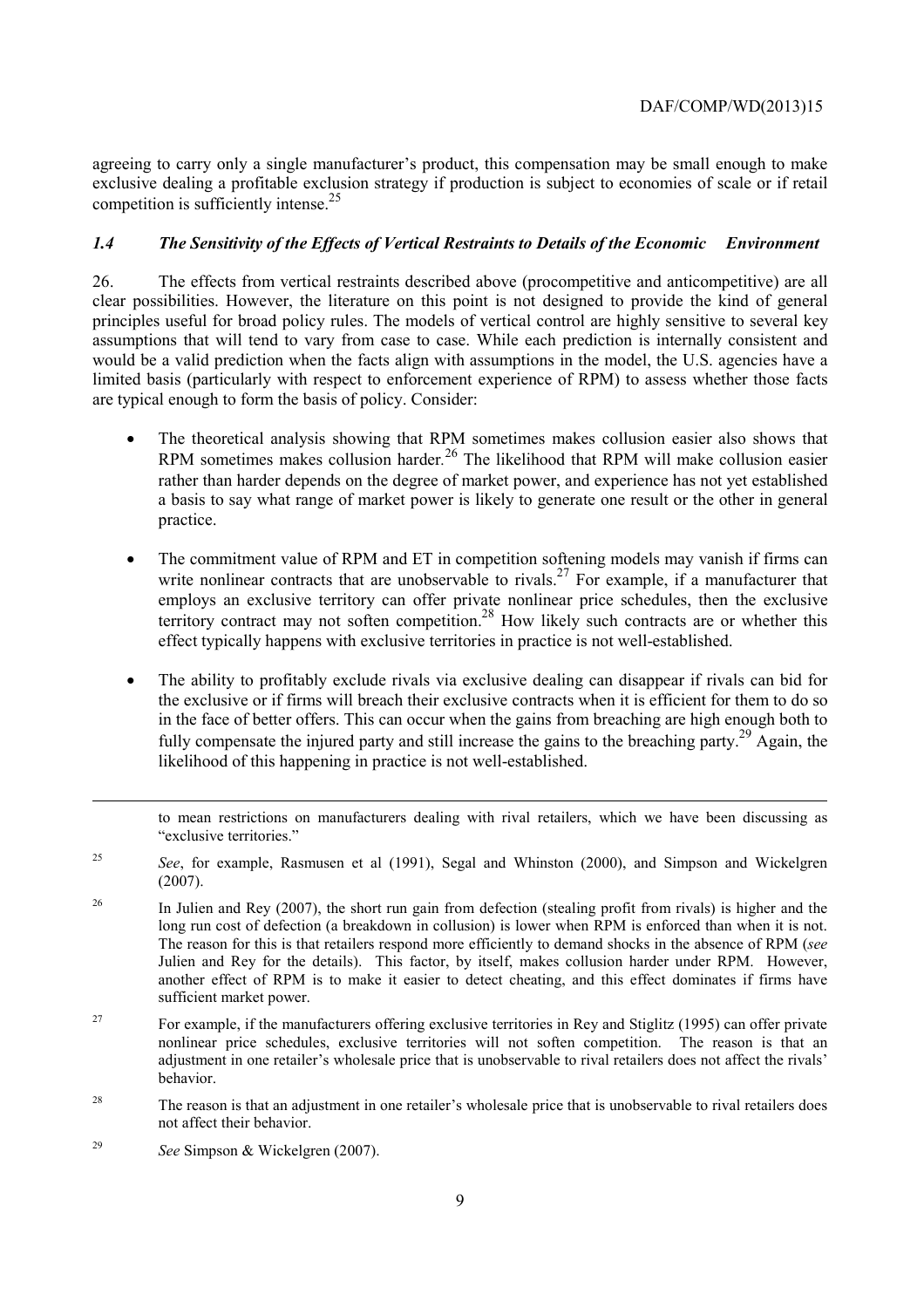27. These examples are representative of the sensitivity of theoretical models of vertical restraints to the facts of particular cases.<sup>30</sup> This sensitivity prevents the theoretical literature from providing general policy prescriptions without more empirical foundation to generalize assumptions.

# **2. The Effects of Vertical Restraints in Markets With and Without Online Sales**

28. Summarizing the preceding section, economic theory makes three broad predictions about the effects of vertical restraints. First, vertical restraints internalize vertical externalities and frequently have intrinsic benefits. Second, a pre-condition for vertical restraints to have anticompetitive effects is the presence of (or the potential to create) significant market power.<sup>31</sup> Third, the effects of vertical restraints are highly sensitive to myriad details of the economic environment. These predictions do not provide a basis for treating vertical restraints differently depending on the presence or extent of online sales in the market.

29. As we have noted, the potential benefits of vertical restraints described in the economic literature are a result of internalizing vertical externalities, not a separate cost savings. These potential benefits are likely to exist whenever vertical externalities are present. Externalities associated with double marginalization are present whenever the upstream and downstream firms in a vertical channel both have market power. This occurs whenever the downstream firm faces downward sloping demand, a weak condition that surely exists in many markets with and without online sales. Vertical service externalities exist if firms earn positive margins and make non-price effort decisions that enhance demand, conditions that also arise in markets with and without online sales. An example in a market with online sales is an investment to create or enhance a website. Service externalities associated with free riding can also be a problem for products distributed online. This may involve services provided in brick and mortar stores. For example, an online retailer offering elaborate education resources that allow customers to research a product may be susceptible to free riding by other online retailers or brick and mortar retailers that do not offer these services.

 market power in the upstream and downstream markets. The benefits from eliminating free riding tend to 30. Unfortunately, the primary economic screen for potentially anticompetitive vertical restraints market power at one or both levels in the vertical chain—has limits. Market power is a necessary, but not sufficient, condition for harm because it does not take into account potential procompetitive benefits. In addition, according to economic theory, the benefits of internalizing vertical externalities often arise when firms have market power, and some of these benefits increase as the degree of market power rises. For example, the benefits from eliminating double marginalization are typically higher the greater the degree of decrease with the degree of downstream market power, but they tend to increase with the degree of upstream market power. Therefore, while market power is a necessary condition for vertical restraints to be harmful, the degree of market power may not necessarily be a good indicator of the likely competitive effects of vertical restraints. U.S. law relies on case-specific evidence to make this determination.

31. Relevant case-specific evidence includes business documents and case-specific empirical analysis. This evidence can be helpful for distinguishing potential theories of harm and benefit. It can also

 In general, the predictions depend on the degree of market power in the upstream and downstream markets, the nature of competition (e.g., Cournot v. Bertrand, upward v. downward sloping reaction functions), the nature of the financial terms of the supply contract (e.g., linear v. nonlinear), whether a retailer's contracts are public or private information, how retailers form out-of-equilibrium beliefs about their rivals' contracts, etc.

<sup>&</sup>lt;sup>31</sup> Of course, "in a case of RPM imposed by a powerful dealer, the relevant power is that of the dealer in the market in which it purchases." 8 Philip E. Areeda & Hebert Hovenkamp, *Antitrust Law* para 1620e (3d ed. 2010).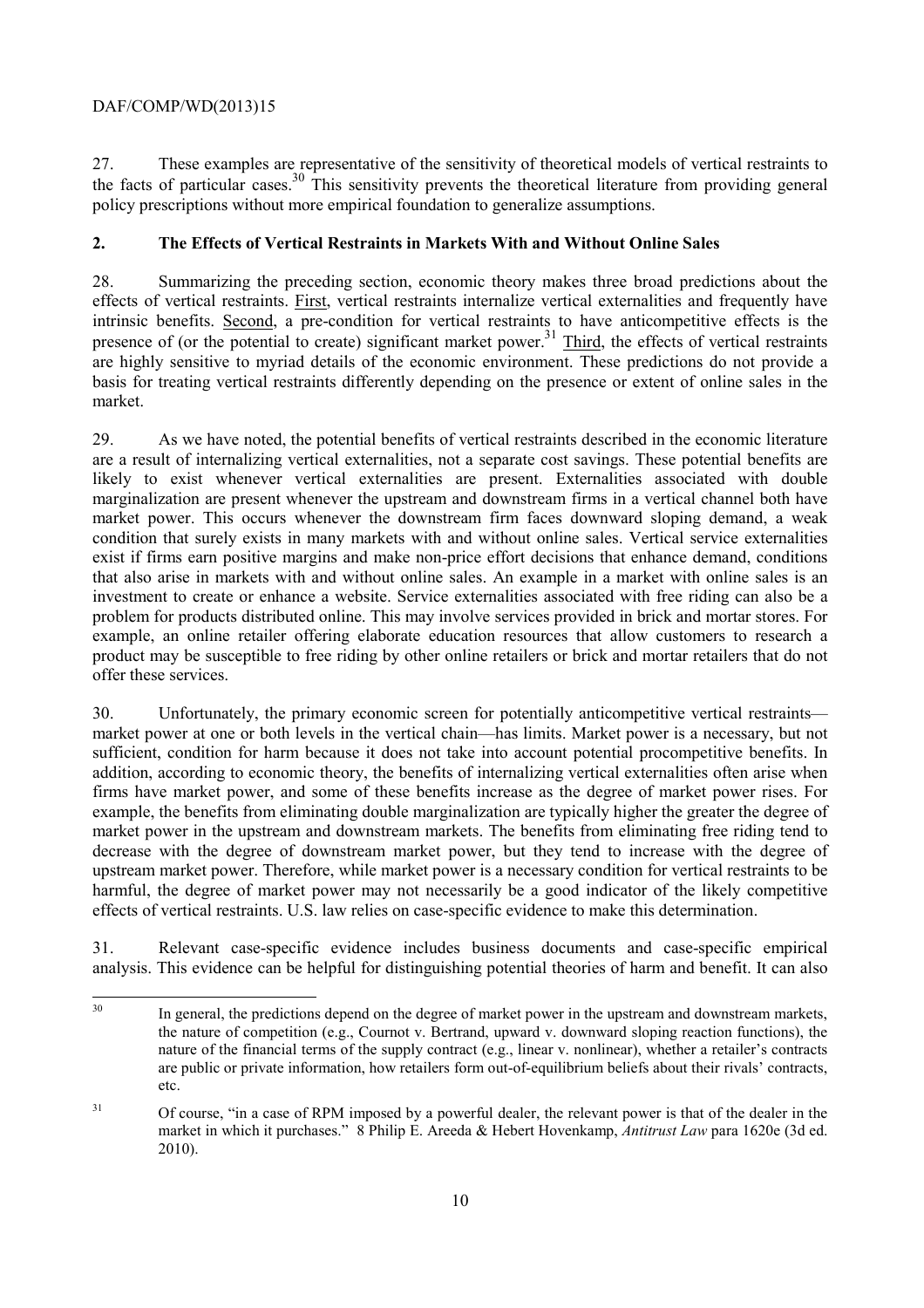be useful for identifying "experiments" that allow inferences about the effects of vertical restraints. For example, firms may use vertical restraints in some areas but not others, in some channels but not others, or in some time periods but not others. They may also change their practices over time. Evidence on how certain informative indicators relate to firms' vertical restraints practices across areas and channels or over time can help determine the likelihood for vertical restraints to be harmful. This type of evidence ranges from documents or testimony describing the effects of specific practices to data that permits statistical analysis. Again, the nature of this inquiry is the same irrespective of the extent of online sales in the market.

## **3. Answers to Some Specific Questions about Vertical Restraints for Online Sales**

#### *3.1 Does the development of e-commerce call for an overall revision of policy indications presented in guidelines and other policy documents, or can they be properly applied as they are to the new economic and technological setting?*

32. Much of the economic literature on vertical restraints does not suggest the need for a different U.S. vertical restraints policy for markets with online sales. This is true both because: (i) the conditions under which restraints may be beneficial or harmful arise in markets irrespective of the degree of online sales; and (ii) economic literature does not provide a basis to believe that tailoring the policy to the extent of online sales in a market would be appropriate.

33. It certainly is true that online sales may have particular characteristics that affect the analysis of vertical restraints. For example, certain kinds of online distribution may exhibit network effects, which are often associated with market power.<sup>32</sup> As we have noted, the presence of market power is a necessary condition for vertical restraints to have anticompetitive effects. On the other hand, market power also can make the efficiency benefits of vertical restraints larger. In addition, the ability to make online sales might reduce the costs of entering some markets and tend to eliminate market power. Because these factors are similar to those seen in brick and mortar sales, U.S. law treats online and off-line sales similarly and requires a case-specific analysis in determining competitive effects.

 effect of these factors on a case-specific basis. 34. It may be easier for firms to observe their rivals' prices for online sales than for sales in brick and mortar outlets.<sup>33</sup> Other factors equal, this might make coordination easier in markets with online sales, with or without the use of vertical restraints. However, price transparency in online markets may also intensify competition between retailers in some markets by reducing customer shopping costs, increasing the number of competitors in the market, or both. Again, U.S. law requires the agencies to consider the net

## *3.2 Two broad categories of vertical restraints are generally defined, price and non-price restraints. Is this classification really useful? Is it still valid for online sales?*

35. Since the *Leegin* decision in the U.S., both price and non-price restraints have been treated under the rule of reason by federal courts. This treatment allows for the recognition of the potential procompetitive benefits of vertical restraints while acknowledging that, in some circumstances, a vertical restraint may harm competition. *Leegin* also suggested that the rule of reason approach for resale price maintenance may employ presumptions.<sup>34</sup>

 $\overline{a}$ 

<sup>32</sup> Of course, network effects can also arise in markets that emphasize other distribution channels.

 use of discount or coupon codes can make it hard to observe the prices at which sales actually occur. <sup>33</sup> Online sales do not automatically make it easier for firms to observe their rivals' prices. For example, the

 $34$ <sup>34</sup>*Leegin Creative Leather Prods., Inc. v. PSKS, Inc.*, 551 U.S. 877 (2007).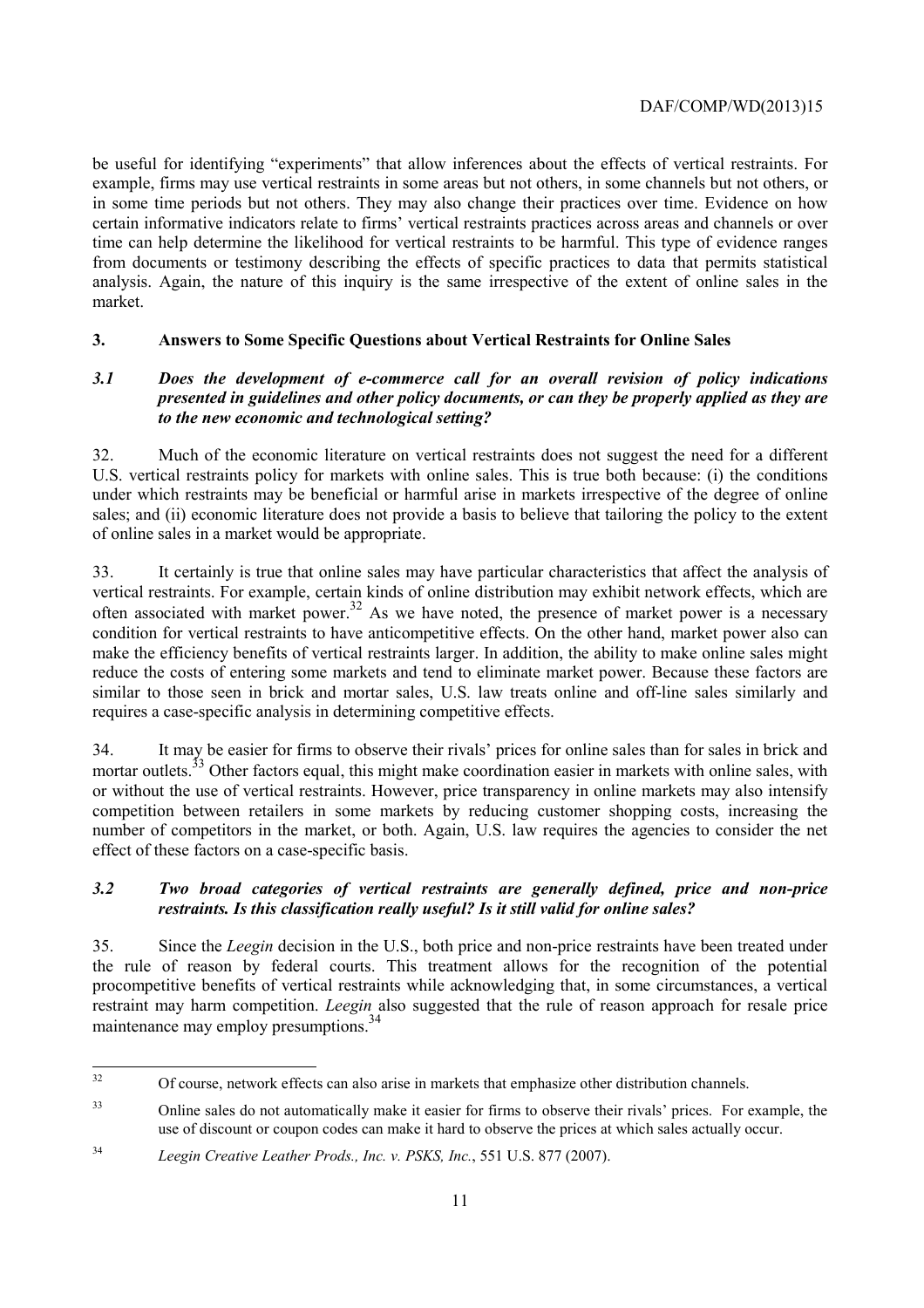#### *3.3 Is the distinction between "active" and "passive" sales valid/applicable for online sales?*

 procompetitive benefits in either case. The use of vertical restraints in markets in which retailers play a 36. U.S. law does not distinguish between active and passive sales in the treatment of vertical restraints. The economic literature does not provide a strong basis for such a distinction. Vertical externalities may exist for both active and passive sales. This means that vertical restraints can have more active role in marketing or selling may offer greater scope for efficiency benefits from vertical restraints than in markets where retailers are more passive. This factor is relevant and is accounted for in case-specific analysis.

#### **REFERENCES**

- Cooper, J., Froeb, L., O'Brien, D., and Vita, M. (2005), "Vertical Restraints as a Problem of Inference," *International Journal of Industrial Organization* 23, 639-664.
- Ippolito, P. (1991), "Resale Price Maintenance: Empirical Evidence from Litigation," *Journal of Law & Economics* 34, 263-294.
- Innes, R. and Hamilton, S. (2009), "Vertical Restraints and Horizontal Control," *Rand Journal of Economics*, 40, 120-143.
- Jullien, B. and Rey, P. (2007), "Resale Price Maintenance and Collusion," *Rand Journal of Economics* 38, 983-1001.
- Katz, M. (1989), "Vertical Contractual Relations," In Willig, R., and Schmalensee, R., eds., *Handbook of Industrial Organization*, Vol. 1, Elsevier, Amsterdam, pp. 655-721.
- Lafontaine, F., and Slade, M. (2005), "Empirical Assessment of Exclusive Contracts,'' In *Handbook of Antitrust Economics*, MIT Press, Cambridge.
- Mathewson, G. and Winter, R., (1984), "An Economic Theory of Vertical Restraints," *Rand Journal of Economics*, 15, 27-38.
- Rasmusen, E., Ramseyer, J., and Wiley, Jr., J. (1991), "Naked Exclusion," *The American Economic Review*, 81, 1137-1145.
- Rey, P. and Stiglitz, J. (1995), "The Role of Exclusive Territories in Producers Competition," *Rand Journal of Economics* 26, 431-451.
- Rey, P. and Tirole, J. (2007), "A Primer on Foreclosure," In *Handbook of Industrial Organization*, vol. 3. Elsevier, Amsterdam, pp. 2145-2220.
- Rey, P. and Verge, T. (2010) "Resale Price Maintenance and Interlocking Relationships," *Journal of Industrial Economics*, 58, 928-961.